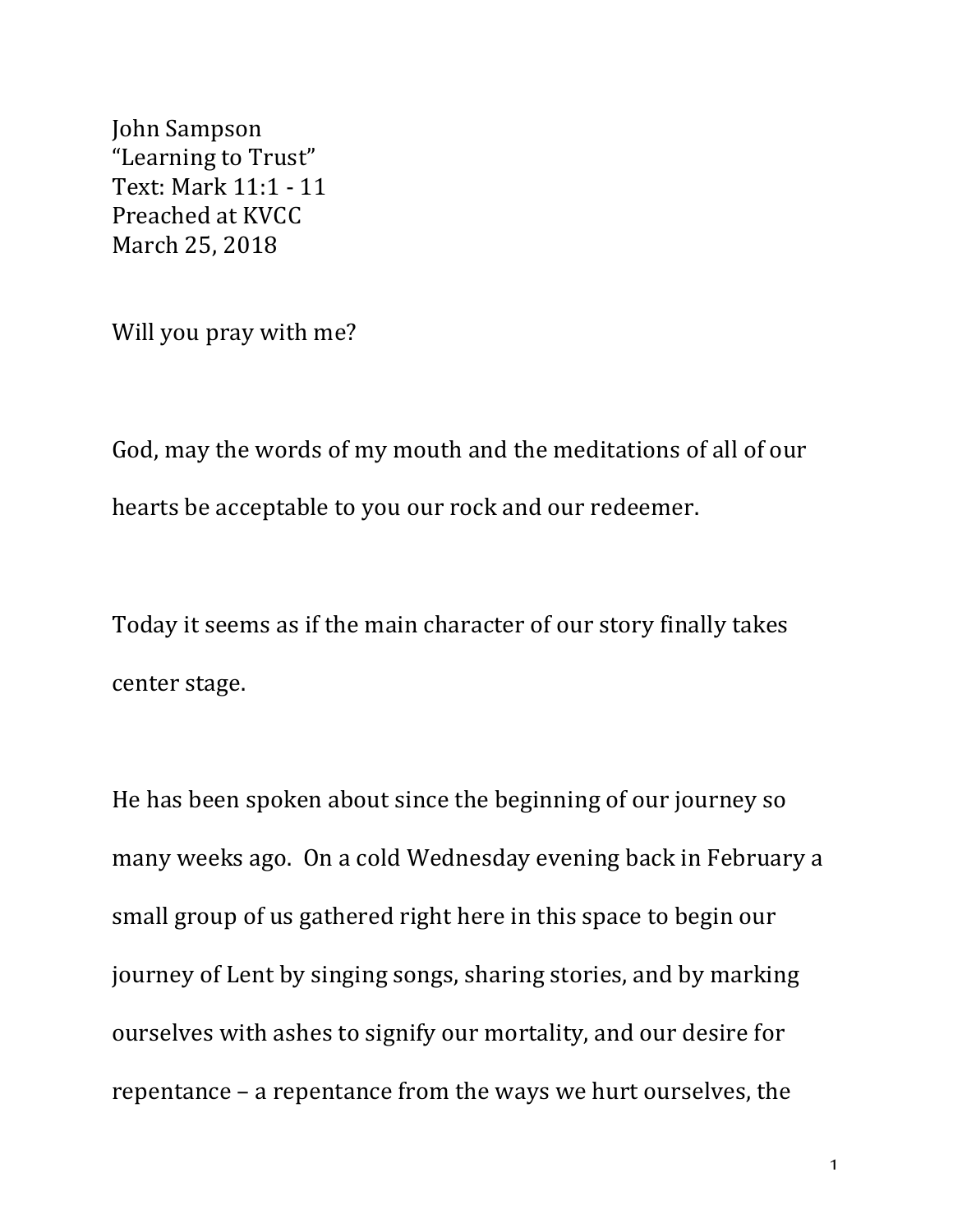ways we hurt each other, and the ways we reject God's invitation to all of us to live more compassionately, and more lovingly.

On that night we began a journey with Jesus as he, and his friends and disciples, traveled to Jerusalem, and to the foot of the cross.

And then, for some of us, it may have felt like Jesus left the stage, and left the building. At the moment when we might have assumed our story would have focused directly on the last moments of Jesus and his mission he seemed to disappear. Sure we would talk about Jesus and his final journey. Sure we would mention his message. But the stories we shared each Sunday were not about Jesus, or his parables, or his increasingly tense interactions with the religious authorities of his day.

The stories that were shared in this community were far older. They were stories that Jesus would have heard when he was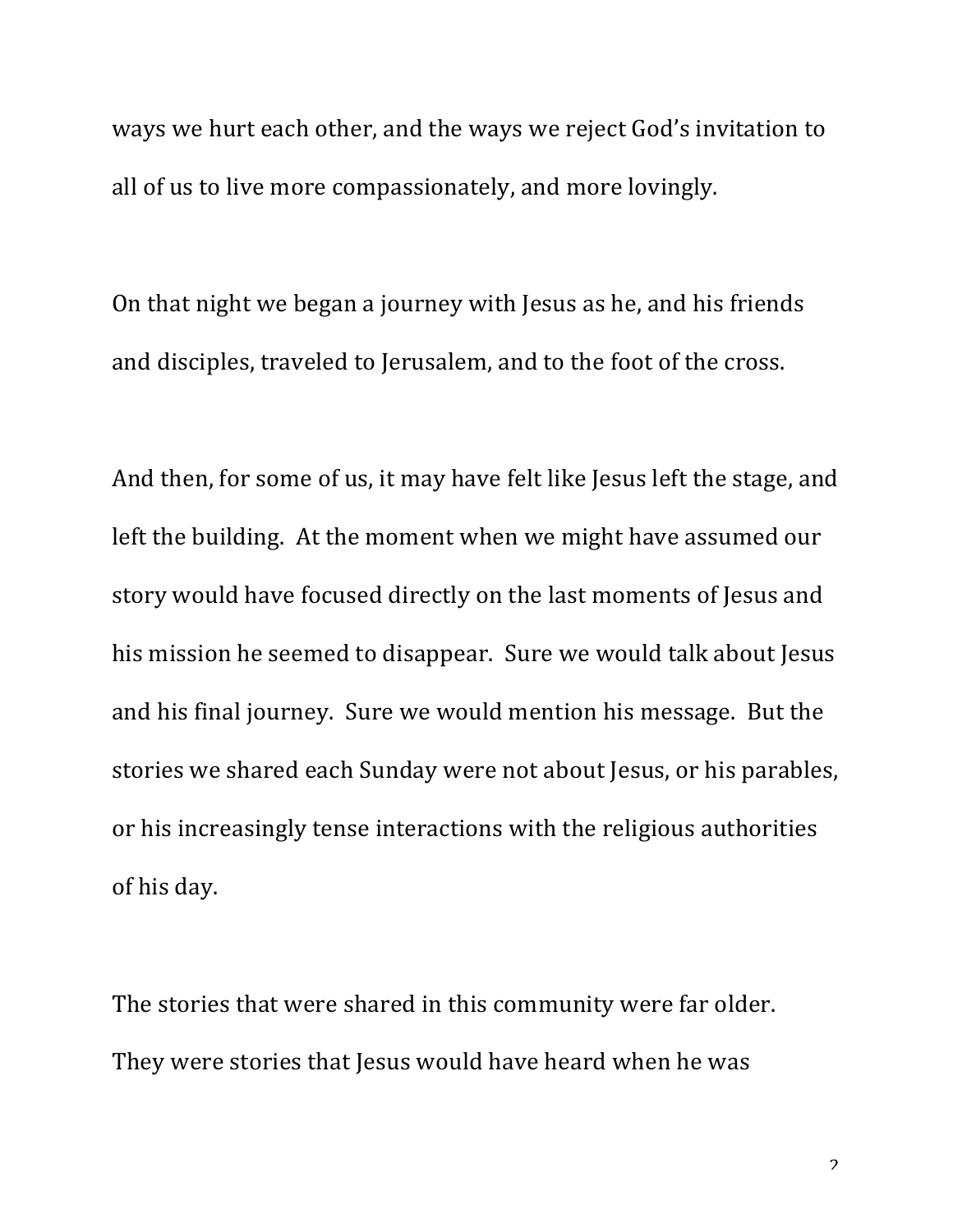growing up. They were stories that would have shaped his understanding about God, and her work in this world.

I shared these stories with you because I wanted us to be able to recognize that Jesus is actually not the main character of our story. The main character is God. And the stories we reflected upon centered on how God interacts not with one human, but with humanity – across time, and space.

I chose the stories we heard because I wanted us, as a community, to recognize that Jesus, and what happens to him during his last days, and beyond, is not the exception. It is simply another iteration of a Divine logic that has been witnessed to by all of God's people, regardless of the specifics of their lives.

Think of that first story we heard. It was the story of God making a covenant with Noah, and with all humanity, that she would never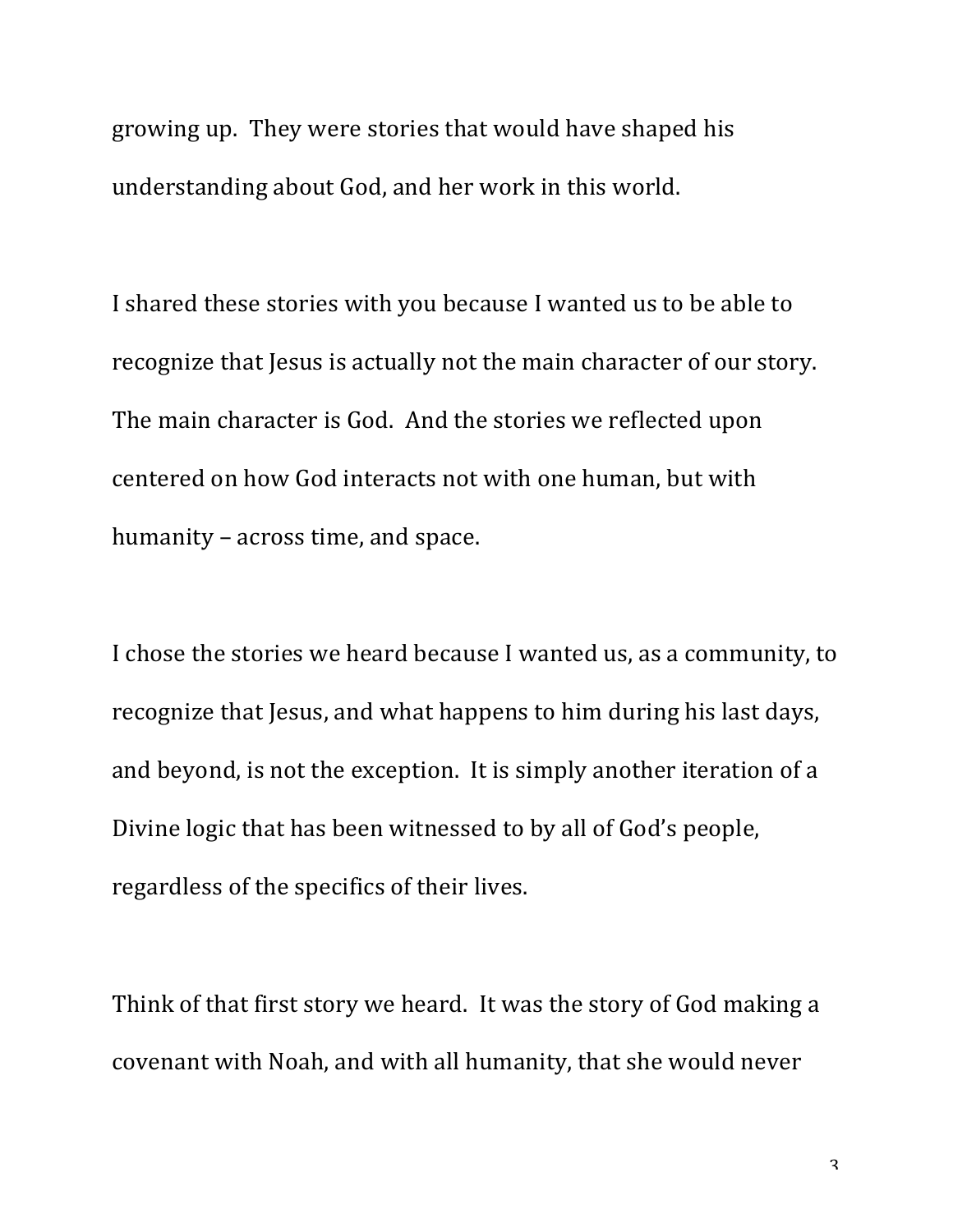destroy the world again. It was a story about God creating an unbreakable bond with people just like us, right after the most unspeakable horror had occurred. But this story told us that death and destruction are not the end. Something comes after them, and it is a promise so beautiful that only a rainbow can capture its shimmering grace.

Our next story was a story about an old couple who never had children, in a time when having children meant everything. Here again God enters the scene and makes another promise - this time to Abram and his wife Sarai telling them that although they are in their nineties they will have a son, and their descendants will be as numerous as the stars. After the heartache and doubt of a life without children, God makes a promise of a new and unimagined family. It is a covenant that comes true in the birth of Isaac.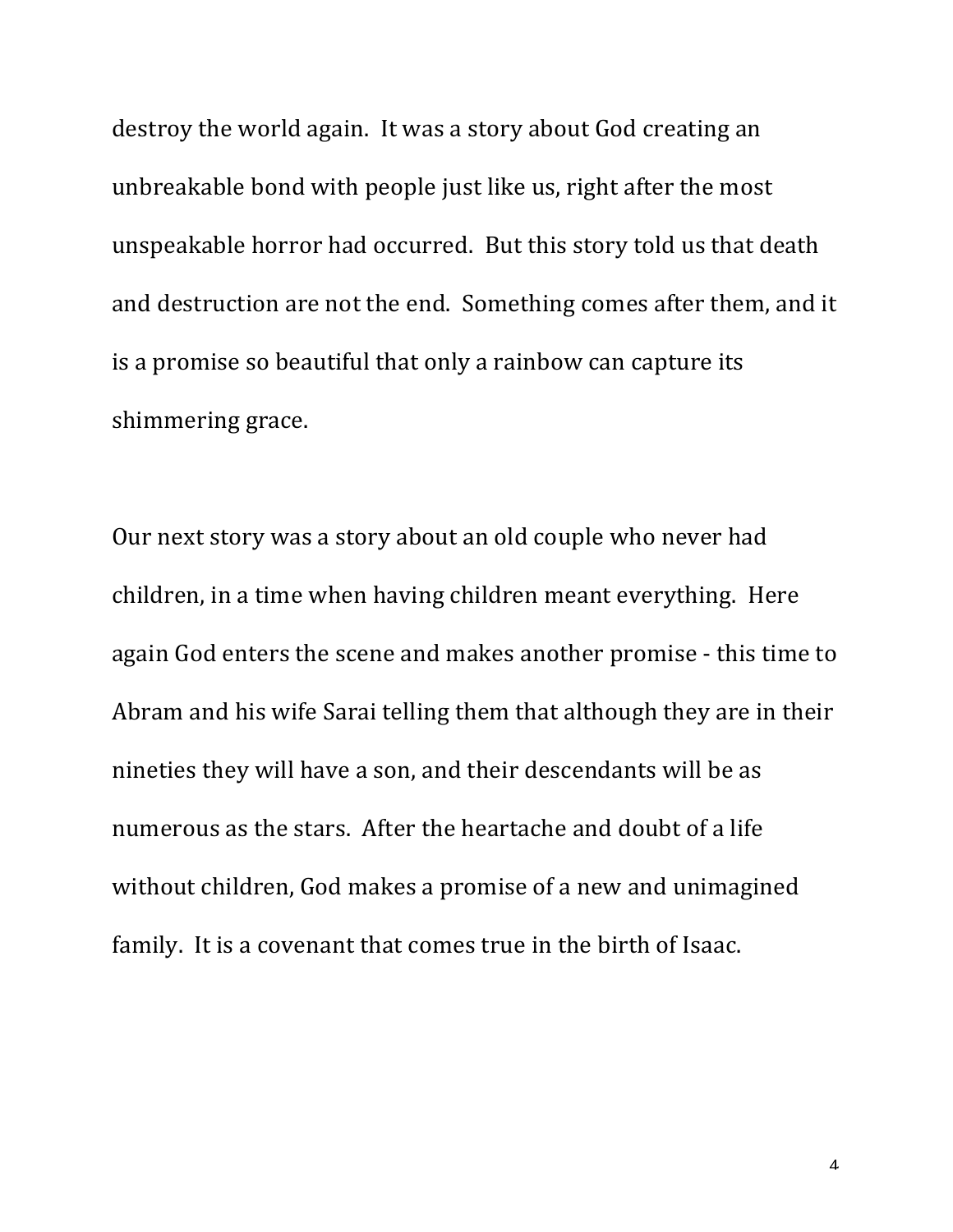Then we heard the story of the Israelites being peevish and ungrateful after having been liberated from slavery, and being fed with a miraculous food that came from heaven each morning. In response to their ingratitude God sent a plague of serpents that bit and killed many of the people. But they repented, and so did God. The Israelites raised a symbol of the serpents, and as long as they meditated on that image they were inoculated from the venom. Again God showed a people, and us, that death is not the final word in the story of humanity.

And finally, last week, we heard the prophecy of Jeremiah proclaiming that in days yet to come God would write her law on our hearts and that we would no longer live ungratefully in our own brokenness, but that we would know how to live into God's invitation to new life according to our deepest being.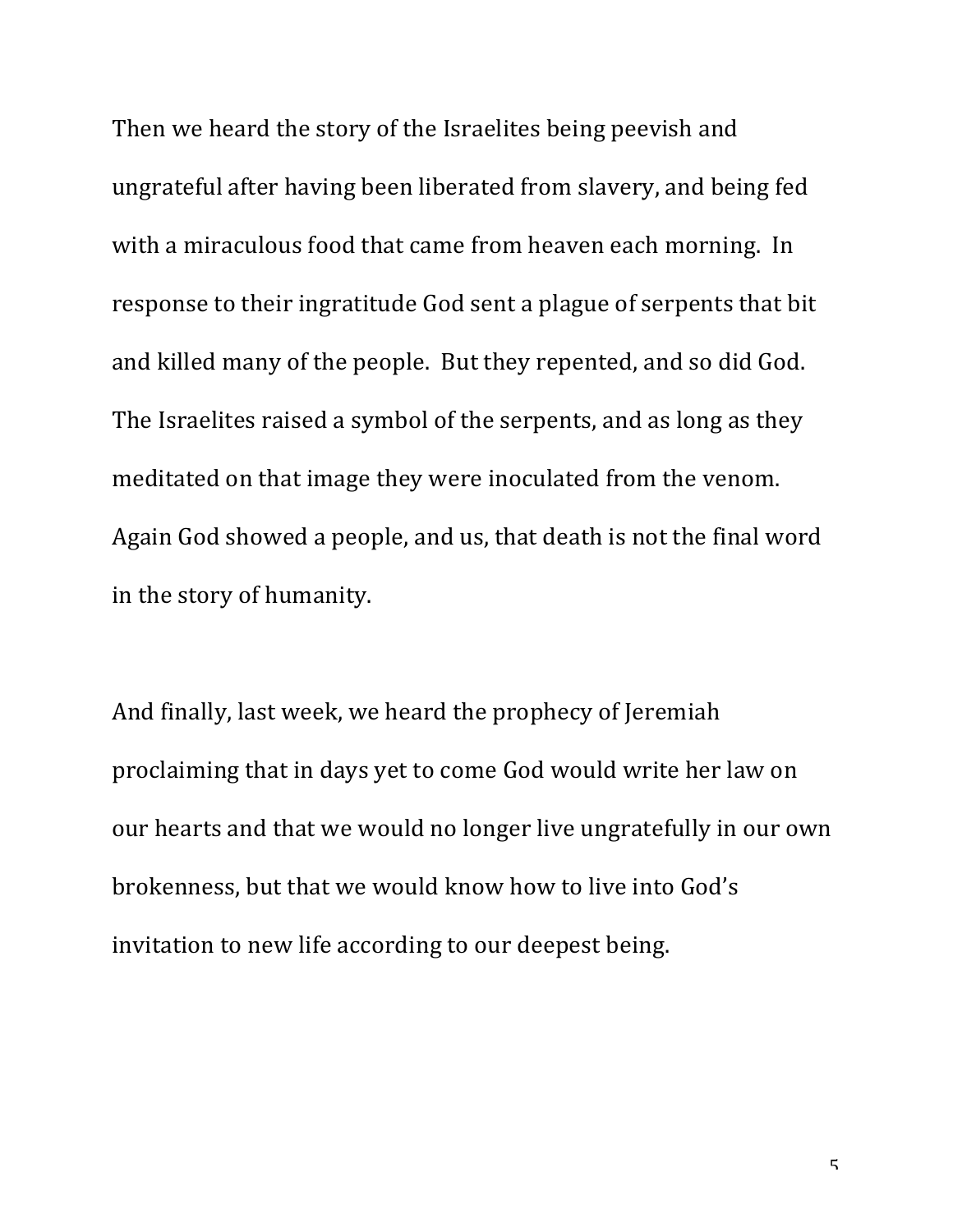Over this journey of Lent, from the center of the stage, our main actor, God herself, has been telling us in different scenes, and with a variety of supporting cast members, about her unbreakable love for us, about how this love even overcomes our own brokenness and our unwillingness to create a world where all can live in equality, and with blessing. That this love even overcomes death and sterility. That this love surpasses the boundaries that we think rule our lives.

Each one of these stories, each one of these scenes, is shared by our spiritual ancestors so that we may come to know something about God, and how they understood the Divine to work in the world. These stories, strung together like pearls on a thread, slowly and surely make out for us an image of the Imageless, of the God that we can find so difficult to see directly in our own lives.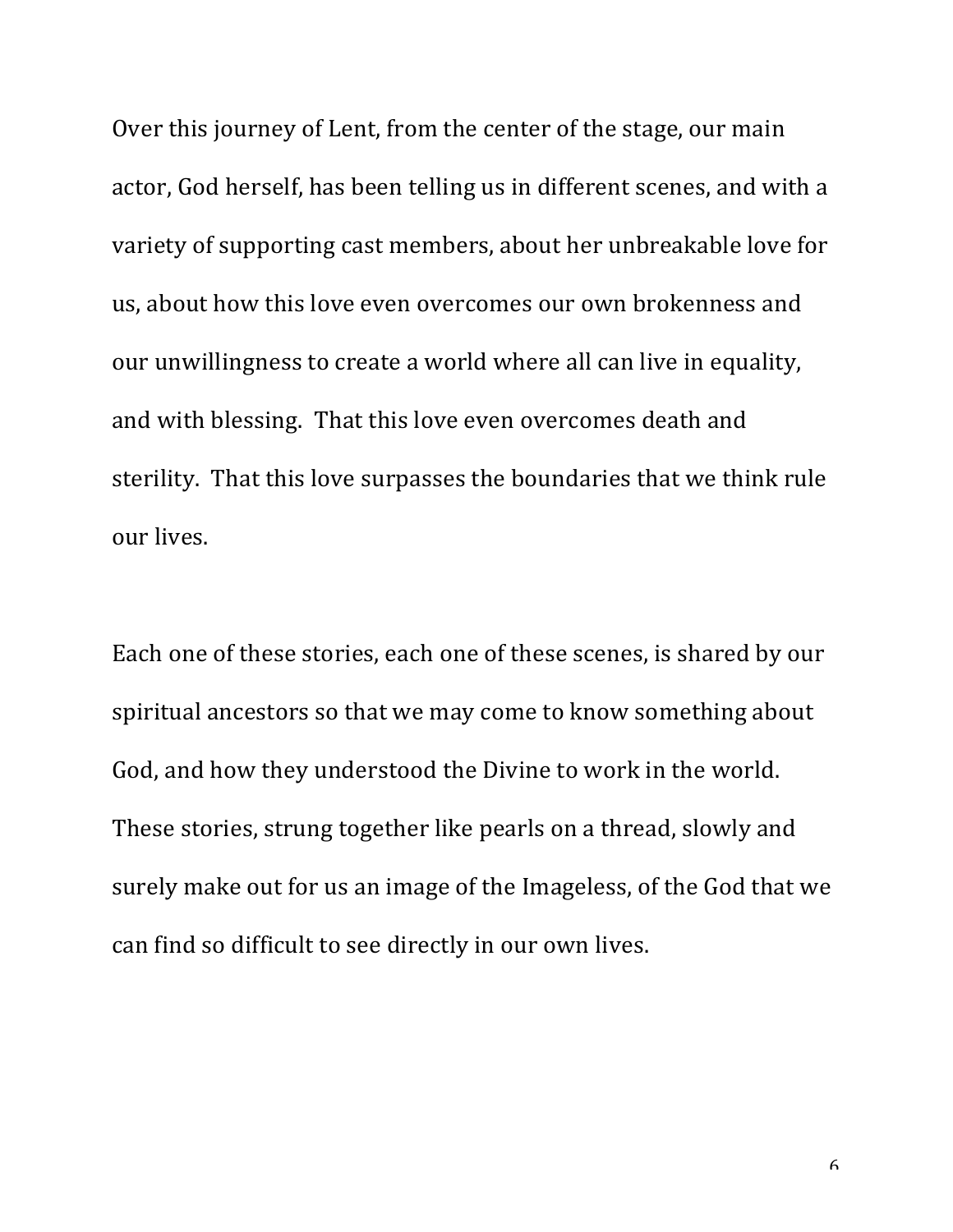And now, being able to see God a little more clearly, to understand a little more deeply how the Author of Love works in our world, we come to stand with Jesus before Jerusalem. But it is important to realize God never leaves the stage, and she continues to be the main character of our story, even as the actions of today, and this week, focus more directly on Jesus, and those around him. And all that we have learned about God up to this point, about her unbreakable promises, her commitment to life, and her forgiveness for all of our failings, will imbue what happens in Jerusalem over these next days with a sacredness, even as the most horrible events unfold before us.

We have been prepared over the last weeks for what lays ahead. But do we trust what we have learned? Do we have the courage to step forward into the final days of Jesus' life and ministry? Can we follow this story into the depths of our own hearts, and see that what happens in Jerusalem, although set "once upon a time," reveals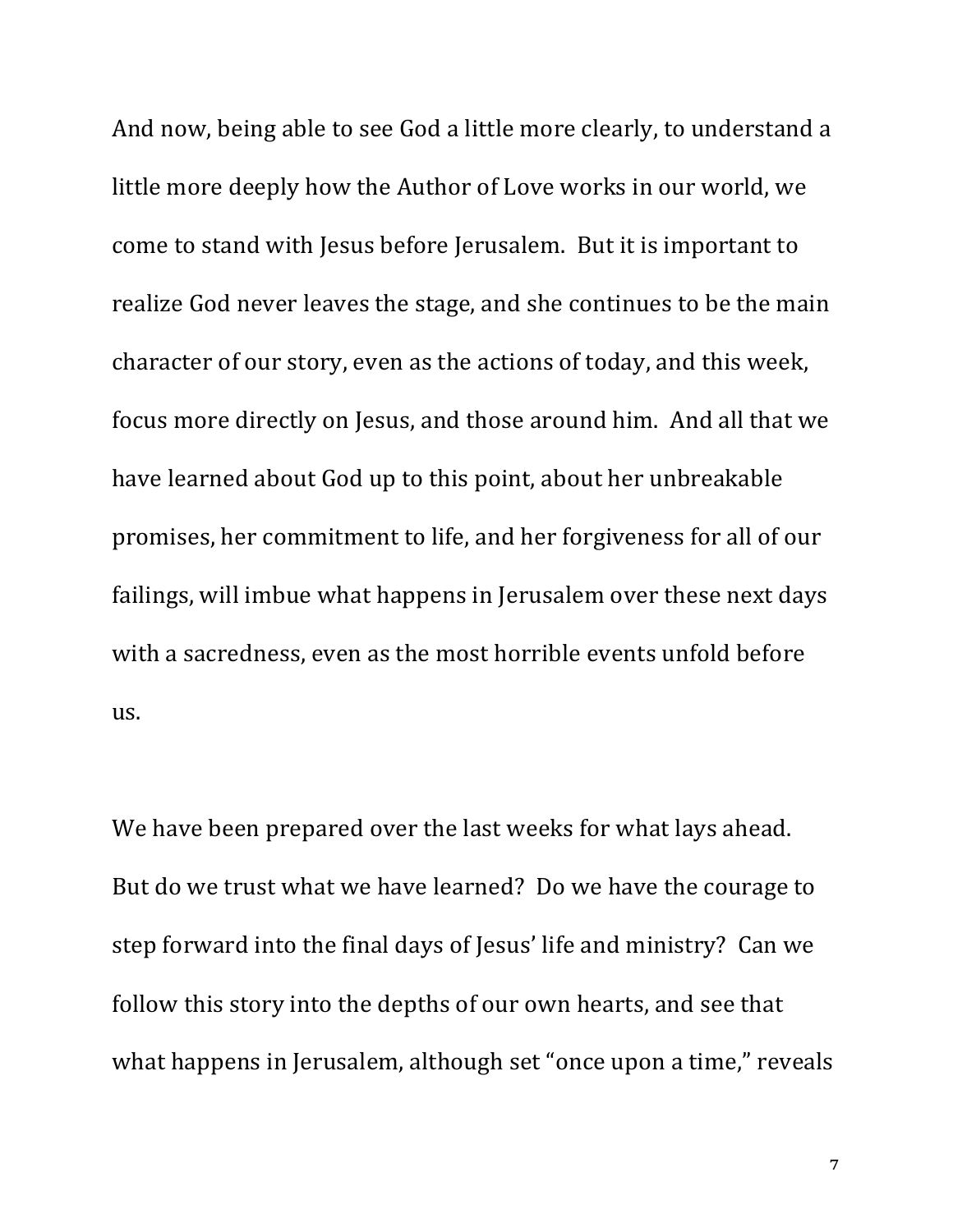a shocking truth about our own lives, and our own loves, and our own commitments?

This morning I find that I can relate to Jesus standing on the Mount of Olives overlooking Jerusalem. Maybe you can too. According to the gospel of Mark, this is the first and only time Jesus has been to the religious, and political center of the Jewish people. He stands there and sees for the very first time the Temple, the seat of God's presence on earth, a place of supreme holiness, which he has only heard about since his youth. But he also knows that Jerusalem will be the site of his own personal desecration. The place where he has been telling his disciples that he will be handed over, and executed. For Jesus at that moment, Jerusalem may appear to be the end of his life, and the end of his ministry.

I said I could relate to Jesus as he overlooks Jerusalem because it is, for him, a moment of decision. Jesus looks out from the Mount of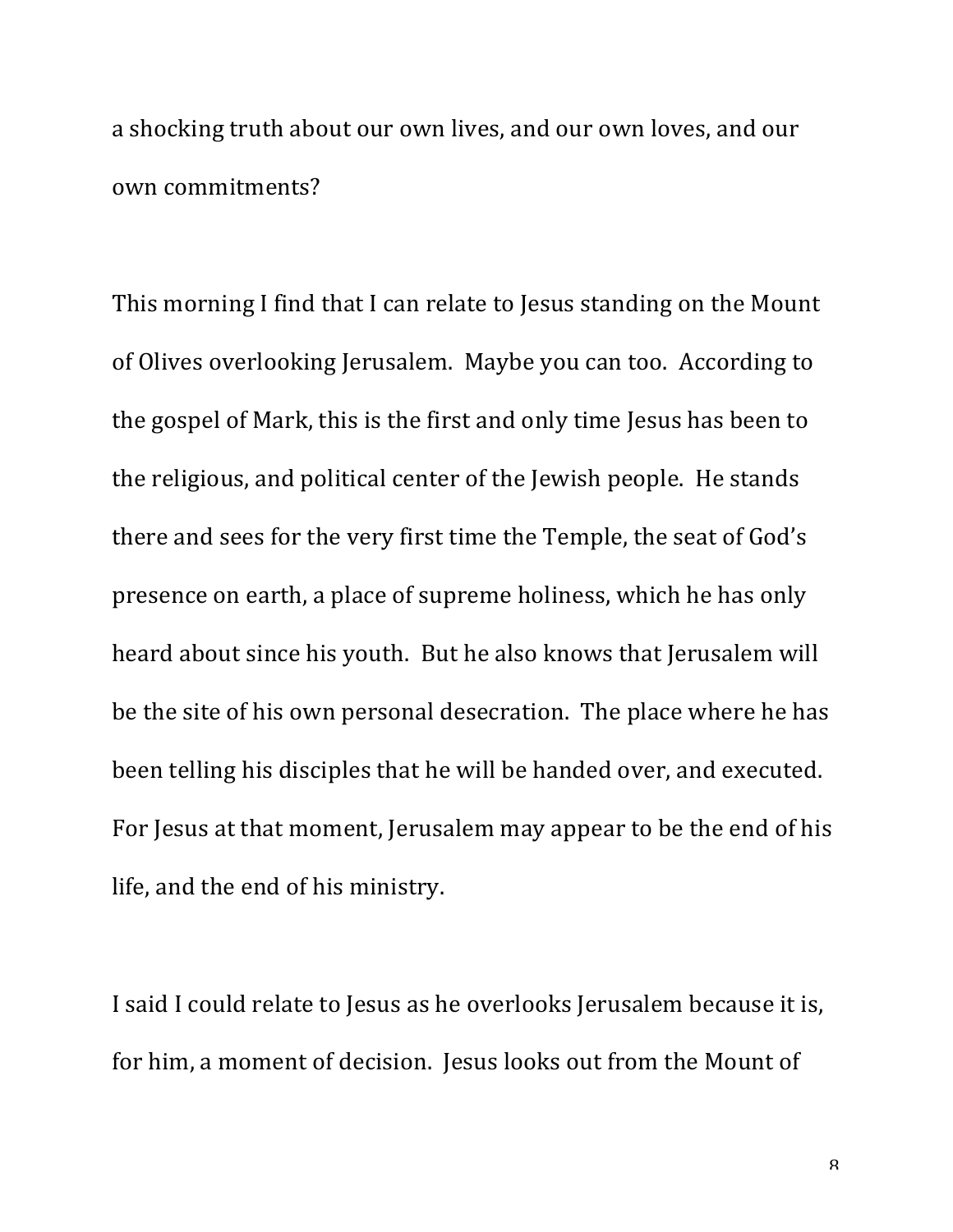Olives, and I believe he understands that it is his final chance to avoid the dark path laying out before him. It is his last chance to cut and run, and possibly embrace a more normal life where he could have a wife and children of his own. Where he could live out his life as a carpenter, just like his stepfather Joseph did.

For us, this morning is also a moment of decision. It is the moment when we can either opt out of where the story of Jesus' last days is about to take us, or we can surrender and allow ourselves to fall into an unfathomable darkness - a darkness that lives in our hearts, and in our world – a darkness that we can so often be complicit with.

Standing there on the Mount of Olives, Jesus turns to us, just like he did on that morning so many weeks ago when he invited us to follow him, and become his disciples. He again comes in close, creating an intimate space between his body, and our bodies, and he looks right into our eyes. He doesn't say anything about being born of a virgin,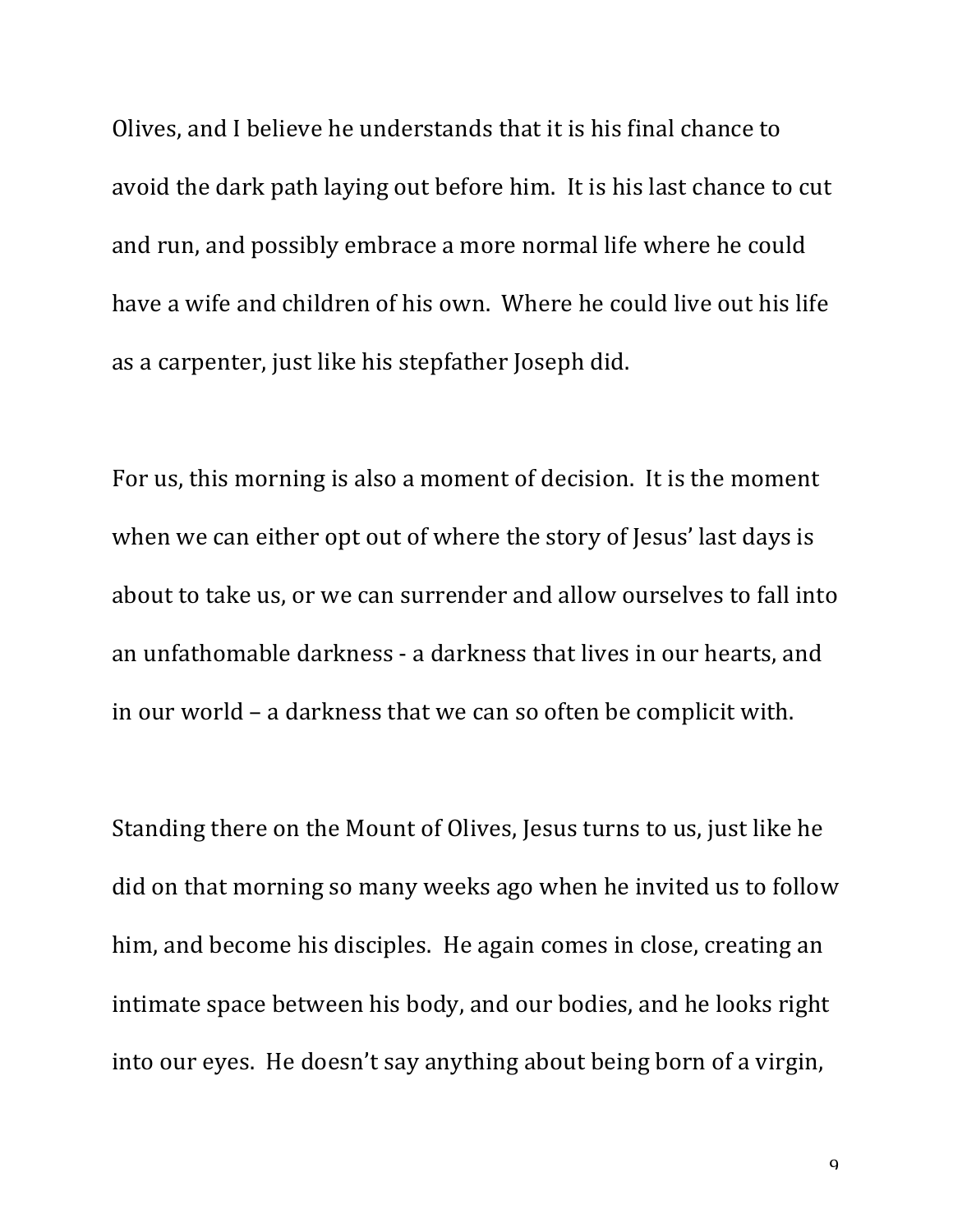or anything about being the Son of God. Instead he simply asks us again, will you follow me?

And without waiting for our response Jesus steps off the summit of the Mount of Olives, and begins to descend into his future.

I think it is such a deep and challenging and provocative aspect of our story that when the crowds meet Jesus, and lay down the branches at his feet, and proclaim he is the one sent in the name of the Lord, it is not as Jesus ascends up a mountain, up into glory, up on to the throne of David, but only when he has descended, only when he has come off the mountain top, only when he has accepted his own death.

To follow Jesus, to live into his message of the poor and the mourning and the weak being the blessed, to experience our own vulnerability, and our own descent into weakness is the moment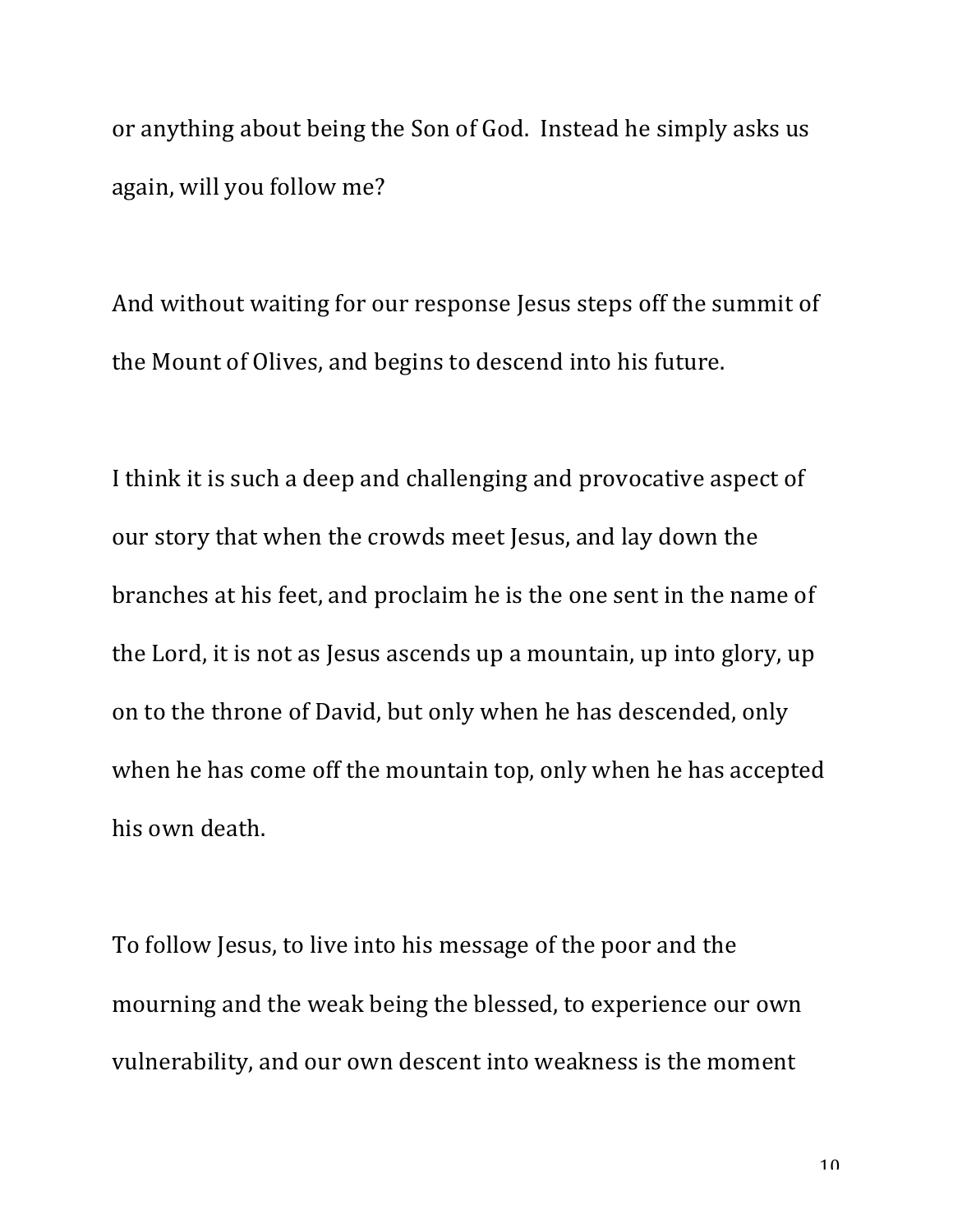when our tradition tells us that we will be recognized as the ones coming in the name of the Lord. It is not when we hold to the mountain top experience of our own success, and wealth, and name. But only when we give all of these things up will we have truly followed Jesus to Jerusalem, will we have truly learned the fullness of what it means to be a disciple.

So come, will you follow Jesus one last time?

Will you follow him as he makes his way down from the Mount of Olives to Jerusalem?

Will you also be hailed by the crowds as one who comes in the name of the Lord?

Will you join him and come through the gates into the Holy City?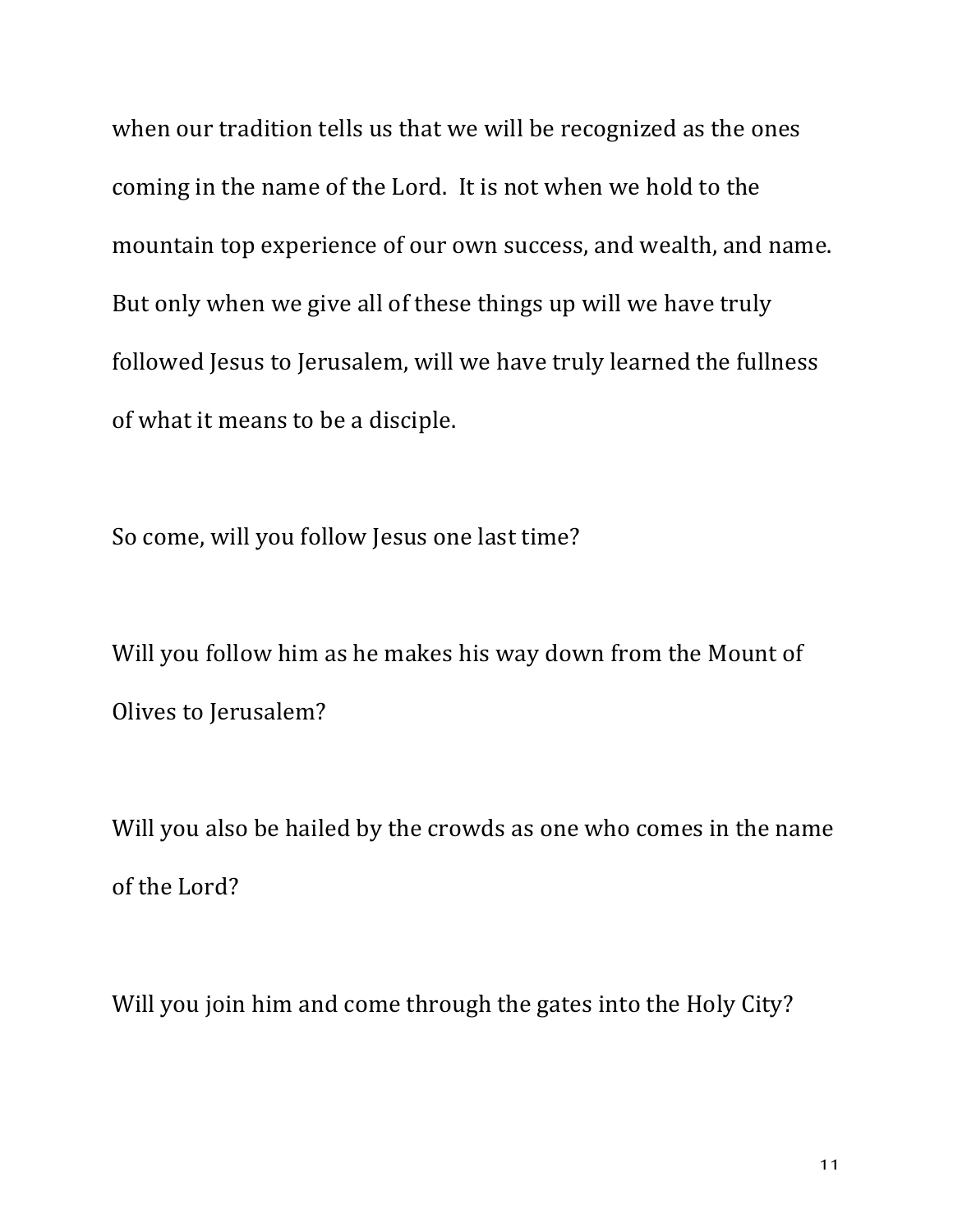Will you accept his invitation to a table in an upstairs room and share bread and wine one last time with our teacher?

Will you let him wash your feet?

And will you, like all of the rest of us, abandon him and let him be arrested, and falsely charged?

Will you, like Peter, deny him?

And after a time, will you even come to see him broken and hung on a cross as a warning that no one should dare follow his message and teaching of love for all humanity?

Will you follow him this last time?